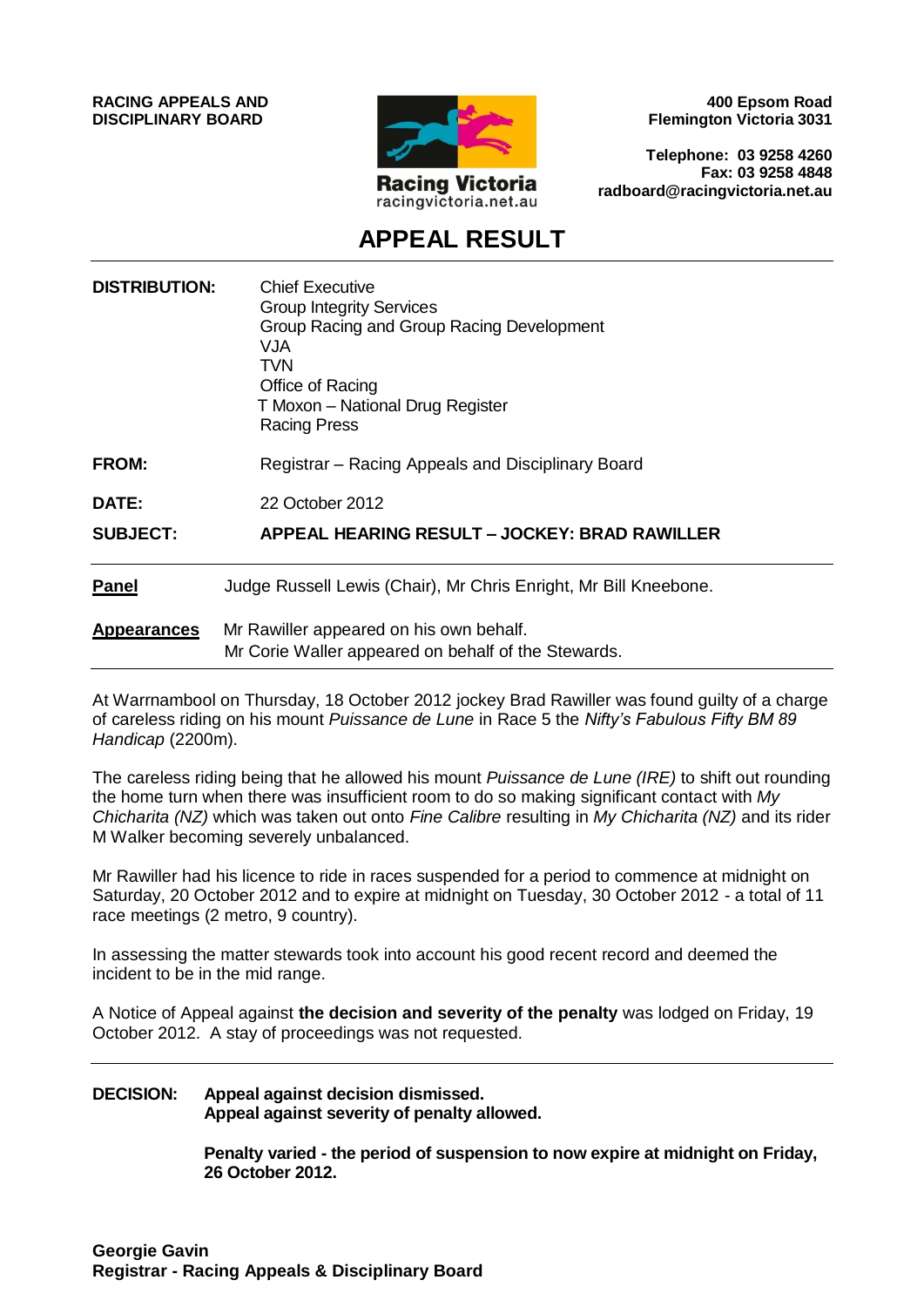# **TRANSCRIPT OF PROCEEDINGS**

### **RACING APPEALS AND DISCIPLINARY BOARD**

\_\_\_\_\_\_\_\_\_\_\_\_\_\_\_\_\_\_\_\_\_\_\_\_\_\_\_\_\_\_\_\_\_\_\_\_\_\_\_\_\_\_\_\_\_\_\_\_\_\_\_\_\_\_\_\_\_\_\_\_\_\_\_

**HIS HONOUR JUDGE R.P.L. LEWIS, Chairman MR C. ENRIGHT MR W. KNEEBONE**

### **EXTRACT OF PROCEEDINGS**

**DECISION**

#### **IN THE MATTER OF THE NIFTY'S FABULOUS FIFTY BENCHMARK 89 OVER 2200 METRES AT WARRNAMBOOL ON 18/10/12**

**JOCKEY: BRAD RAWILLER**

### **MELBOURNE**

### **MONDAY, 22 OCTOBER 2012**

MR C. WALLER appeared on behalf of the RVL Stewards

MR B. RAWILLER appeared on his own behalf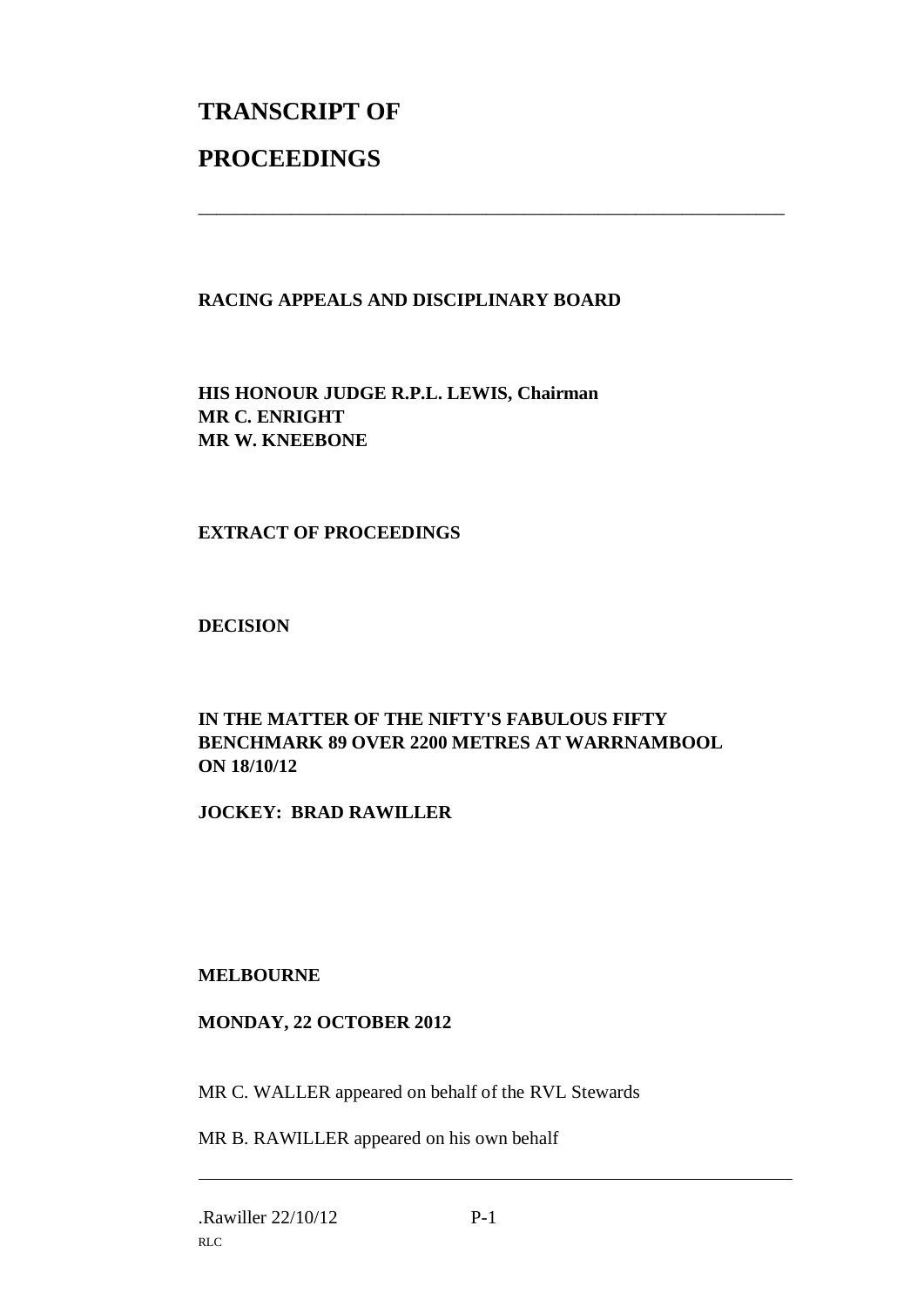CHAIRMAN: In this rather interesting case, it should be said that the Board is satisfied that Brad Rawiller was careless in shifting ground when there was insufficient room, thereby making contact with My Chicharita.

However, the Board is not satisfied that the consequence of the contact resulted in My Chicharita being taken out onto Fine Calibre in the way claimed by the Stewards. Despite Walker describing the contact as closer to high, the Board notes that Walker was not aware at that stage that there was anything amiss with his mount, he continuing to push it along. Further, the Board is satisfied that a few strides before contact was made between Walker's mount and Rawiller's mount, Walker became unbalanced in the saddle, which is conceded by the Stewards, and that it could not be excluded that the cause of the unbalancing was an injury to My Chicharita's off foreleg.

In imposing a penalty of 11 race meetings, the Stewards came to the view that the shift resulted in heavy contact and that My Chicharita was taken out onto Fine Calibre, impliedly holding that the injury to the horse was not a contributing factor.

The evidence has left the Board in the position where it is not satisfied that the Appellant's carelessness was the sole cause of the consequence which followed from the contact between the horses. Accordingly, the penalty should be varied because the degree of carelessness was not in the mid-range but rather in the lower registers of the low range.